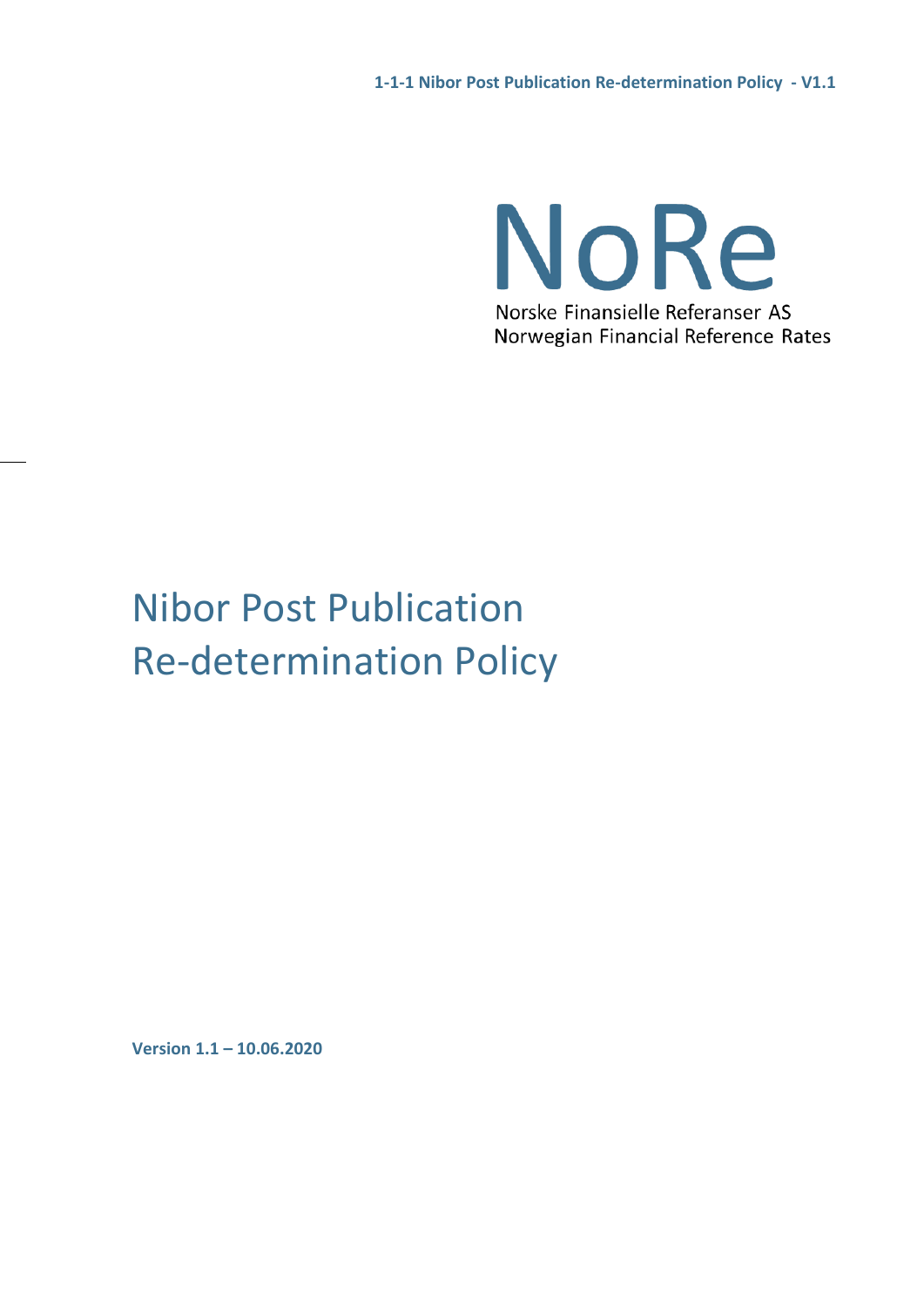

## **Contents**

|  | 1.   |                                                                            |  |  |  |  |
|--|------|----------------------------------------------------------------------------|--|--|--|--|
|  | 2.   |                                                                            |  |  |  |  |
|  | 3.   |                                                                            |  |  |  |  |
|  | 3.1. |                                                                            |  |  |  |  |
|  |      |                                                                            |  |  |  |  |
|  |      |                                                                            |  |  |  |  |
|  | 4.   |                                                                            |  |  |  |  |
|  | 5.   |                                                                            |  |  |  |  |
|  | 5.1. | Notification of Erroneous Input Data by Panel Banks or Nibor Calculation 5 |  |  |  |  |
|  | 5.2. |                                                                            |  |  |  |  |
|  | 5.3. |                                                                            |  |  |  |  |
|  | 5.4. |                                                                            |  |  |  |  |
|  | 5.5. |                                                                            |  |  |  |  |
|  | 5.6. |                                                                            |  |  |  |  |
|  | 5.7. |                                                                            |  |  |  |  |
|  | 5.8. |                                                                            |  |  |  |  |
|  | 6.   |                                                                            |  |  |  |  |
|  | 6.1. |                                                                            |  |  |  |  |
|  | 6.2. |                                                                            |  |  |  |  |
|  | 6.3. |                                                                            |  |  |  |  |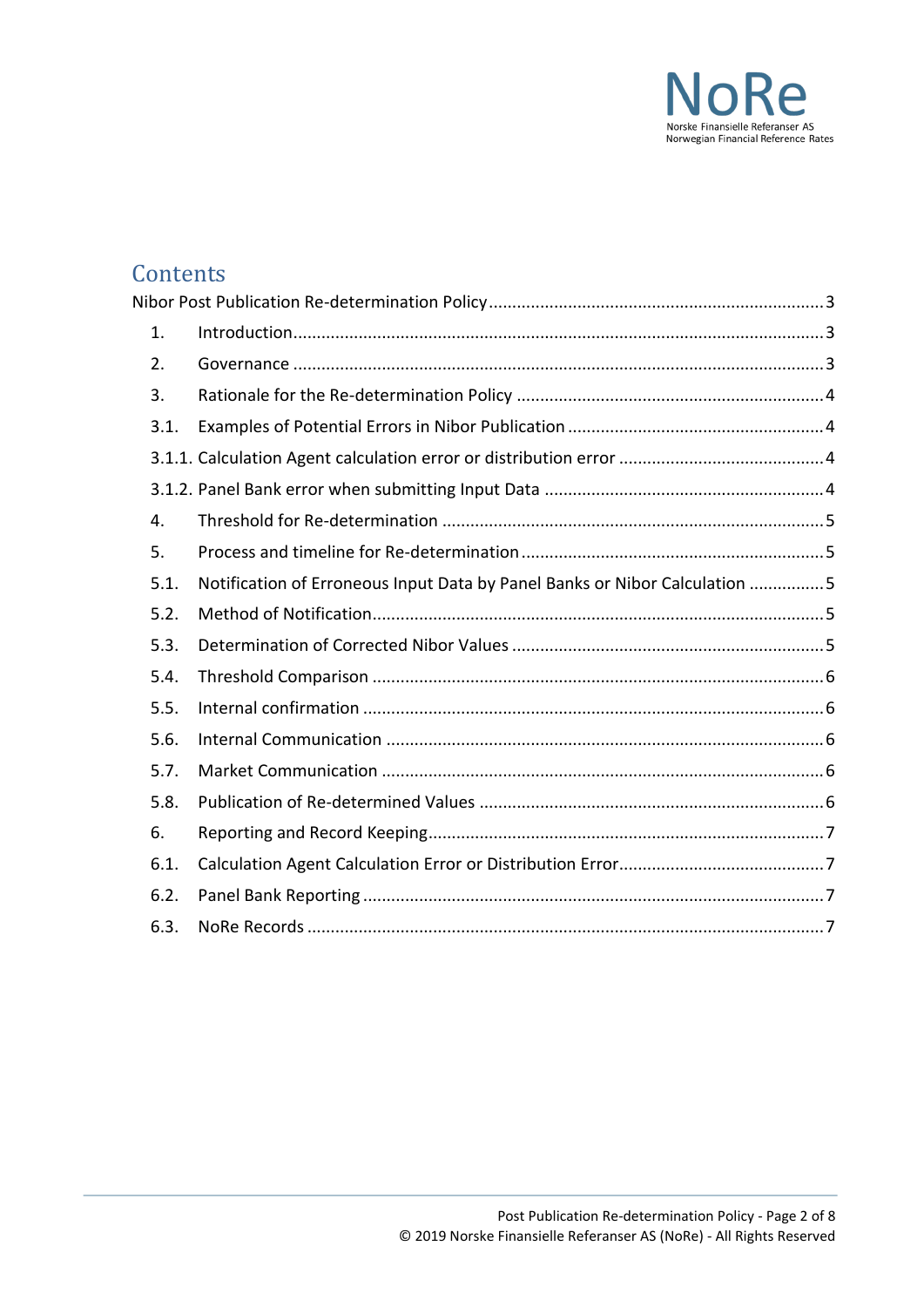

### <span id="page-2-0"></span>**Nibor Post Publication Re-determination Policy**

*Approved by the Nibor Compliance (Oversight) Committee 18.11.2019. Approved and adopted by the NoRe Board 02.12.2019. Revised by the NoRe Board 10.06.2020. Apply from 01.07.2020.*

#### <span id="page-2-1"></span>**1. Introduction**

This policy has been developed to outline the steps the NoRe, as administrator of NIBOR, will take in situations where erroneous benchmark data has been discovered to have been published. The rationale in respect to developing this re-determination policy balances the inconvenience to end-users of a re-determination (and the potential for market disruption) with the overriding requirement that Nibor must be an accurate reflection of the underlying economic reality that it is designed to measure.

Variations beyond a prescribed threshold would trigger a re-determination and distribution of new Nibor values (re-determined values), as defined in Clause 4.

Re-determination of rates will only take place on the day of publication. Final rates shall be available at 15:00 CET/CEST, if not the fixing and publication for other reasons are delayed, ref. the document "Nibor Calculation Methodology".

This policy describes;

- Governance of the policy
- Rationale for re-determination
- Examples of erroneous data and benchmark calculation errors
- Thresholds for re-determination
- Processes and procedures for re-determination
- Notifications to the market
- Reporting and record keeping

#### <span id="page-2-2"></span>**2. Governance**

The re-determination policy is approved and adopted by the NoRe Board after approval in the Nibor Oversight Committee. The policy will be reviewed when needed and at least annually.

The NoRe Administration will in cooperation with Nibor Calculation Agent manage all operational procedures. In the case of a re-determination of Nibor, the processes will be managed in accordance with this policy.

Panel Banks, through their responsibilities outlined in the Nibor Panel Bank Code of Conduct, will be responsible for ensuring that any errors in Input Data are reported to the NoRe in accordance with this policy.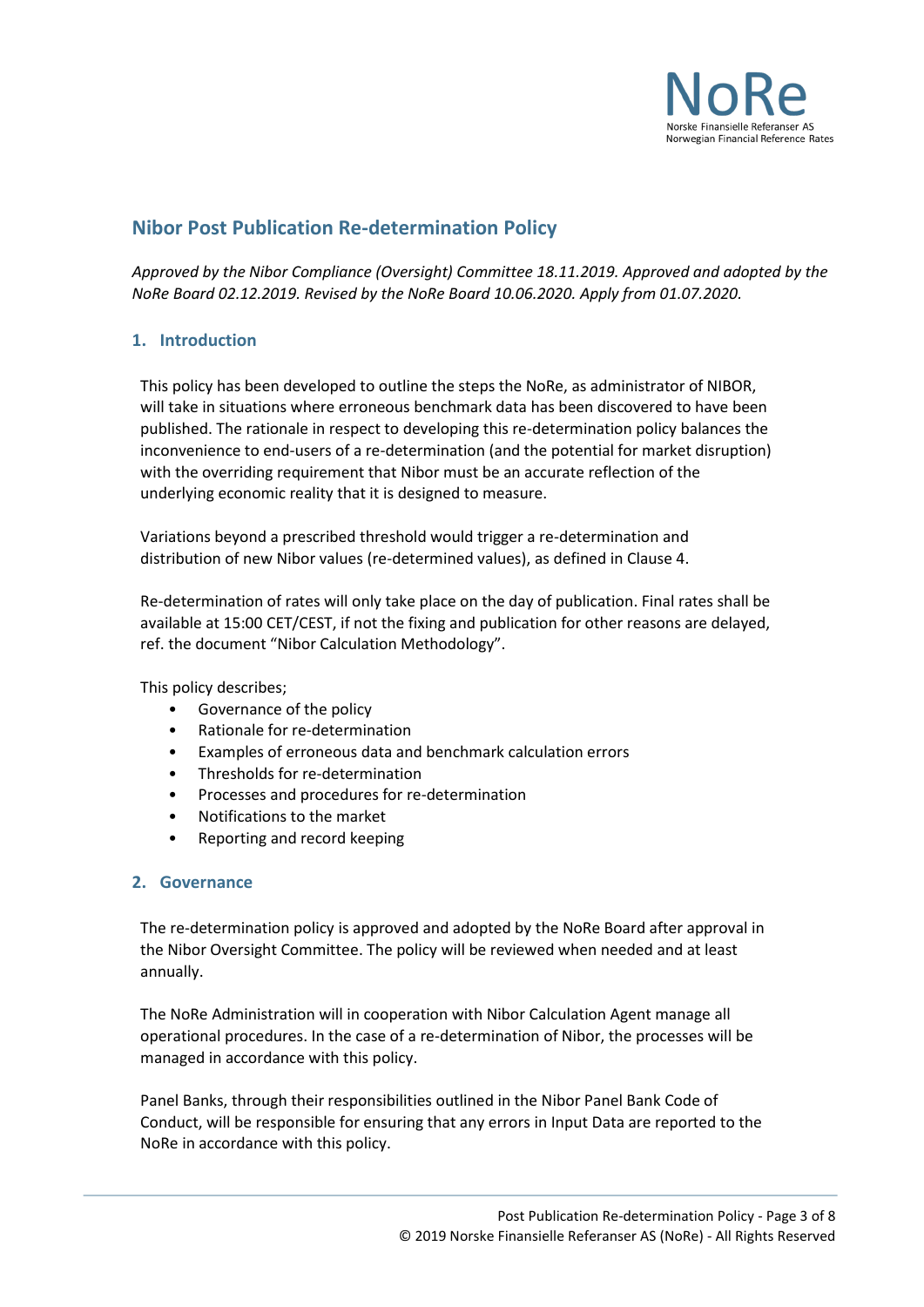

#### <span id="page-3-0"></span>**3. Rationale for the Re-determination Policy**

The rationale for allowing for re-determination of Nibor is that the rates shall give an accurate reflection of the underlying economic reality.

A re-determination has also practical consequences for distributors and end-users and should therefore be limited to situations where errors in input data or calculation results in rates that is materially different than the rates should have been.

Finally, it is important that end-users of Nibor at a specific point in time can have certainty that the rates are final.

#### <span id="page-3-1"></span>**3.1. Examples of Potential Errors in Nibor Publication**

There are two principle reasons why Nibor values published, during the normal course of operations may be erroneous as detailed in 3.1.1 and 3.1.2 below.

#### **3.1.1. Calculation Agent calculation error or distribution error**

<span id="page-3-2"></span>Errors in the procedural calculation steps taken by the system, and the manual comparison checks made by operators could lead to errors in publication.

The Calculation Agent System may, due to internal systems errors, publish rates different from those calculated and displayed to operators.

These errors would be discovered by verification checks against rates published by vendors and the system displayed rates.

#### **3.1.2. Panel Bank error when submitting Input Data**

<span id="page-3-3"></span>The Panel Banks are required to meet the input data rules as defined in the Nibor Panel Bank Code of Conduct. Panel Banks are required to have policies and procedures to ensure input data meets the criteria set down by the NoRe. However, errors in input data might still occur.

NoRe has policies and procedures to accurately capture input data from Panel Banks via secure connections. Once collected, data validation processes check the incoming data for anomalies. The Nibor Helpdesk will, if required under its procedures, check any anomalous submissions directly with the Panel Bank and seek clarification on the validity of the Input data.

If an error in input data is detected too late for correction before the calculation methodology has been applied, published Nibor values will be based on erroneous input data.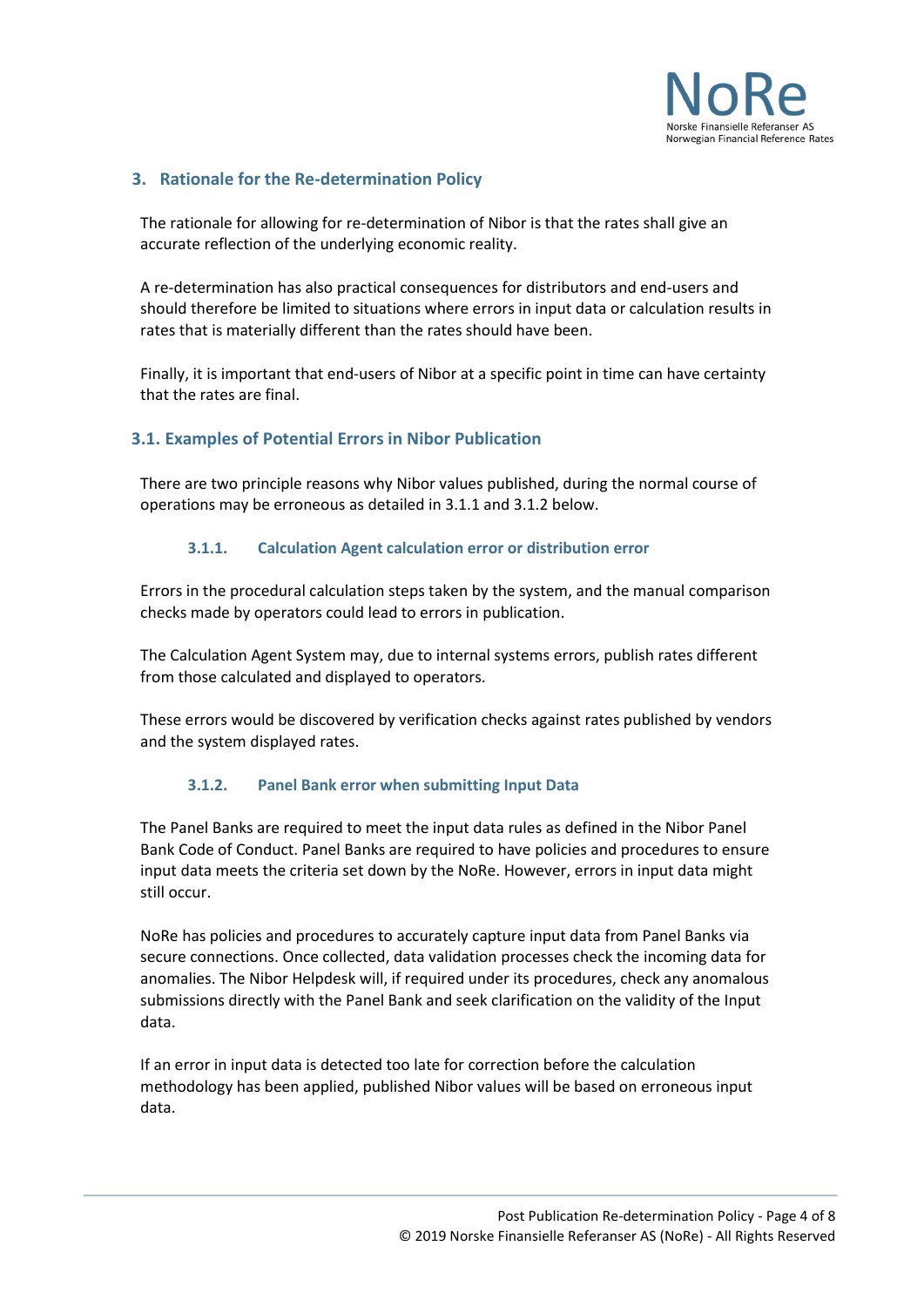

#### <span id="page-4-0"></span>**4. Threshold for Re-determination**

Balancing the concerns outlined in Clause 3, the following rule apply for re-determination for all Nibor tenors:

Nibor is to be re-determined if an error is detected which alter the calculation of the Nibor tenor(s) in question with more than two (2) basic points.

#### <span id="page-4-1"></span>**5. Process and timeline for Re-determination**

The re-determination process will have the following phases:

| 11:45 CET/CEST - 13:00 CET/CEST: | Notification of erroneous data or NIBOR values       |
|----------------------------------|------------------------------------------------------|
| 13:00 CET/CEST - 14:00 CET/CEST: | Checks to determine if a tenor value meets           |
|                                  | threshold for re-determination                       |
| 14:00 CET/CEST at the latest:    | Notification to stakeholders that a re-determination |
|                                  | of a tenor value/s will take place                   |
| 15:00 CET/CEST at the latest:    | Publication of re-determined rates and all Panel     |
|                                  | Bank submissions to final Nibor values               |

#### <span id="page-4-2"></span>**5.1. Notification of Erroneous Input Data by Panel Banks or Nibor Calculation**

Panel Banks have a responsibility to notify the NoRe immediately on discovery of erroneous input data.

Panel Banks will have from 11:45 CET/CEST to 13:00 CET/CEST to notify the NoRe Calculations Agent of any erroneous input data. Any erroneous data not corrected as part the determination process will be used for the purposes of a re-determination calculation.

Any erroneous input data reported, inside or outside of the notification period, will be documented and made available for the Nibor Oversight Committee.

#### <span id="page-4-3"></span>**5.2. Method of Notification**

Panel Banks will provide details of the original tenor rate(s) supplied and the corrected rate via a template provided for this purpose. The Panel Bank will need to provide authorisation from the original submitter and a senior representative of the bank.

On receipt of the template the Nibor Calculation Agent will contact the bank and confirm the corrected rate(s).

#### <span id="page-4-4"></span>**5.3. Determination of Corrected Nibor Values**

Nibor Calculation Agent will input the corrected rate(s) into the Calculating Agent System and determine new benchmark values.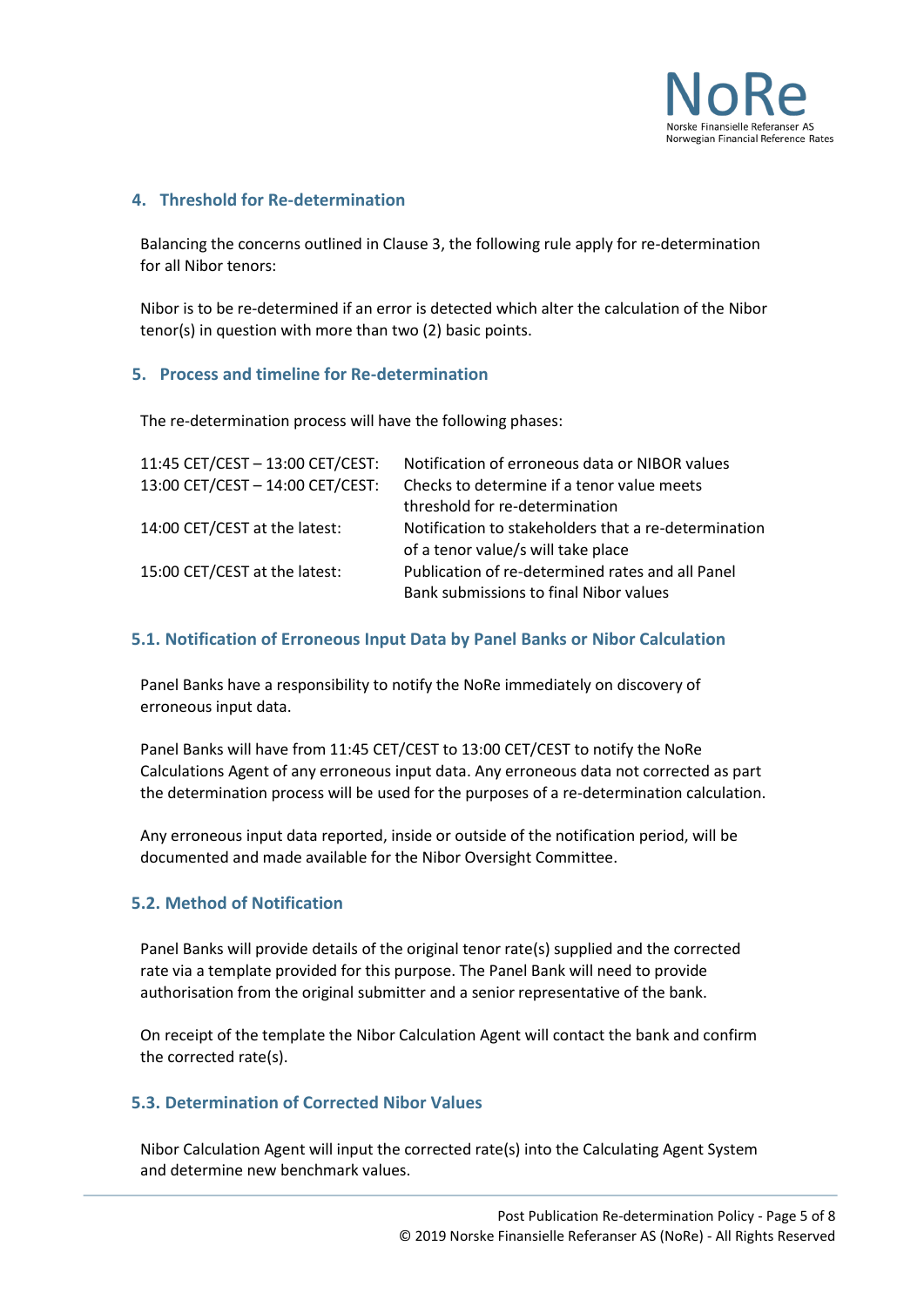

#### <span id="page-5-0"></span>**5.4. Threshold Comparison**

Nibor Helpdesk Operators will compare the new benchmark values against the published values and determine if the threshold for re-determination has been exceeded.

In the case that the value does not meet the threshold, no further action will be taken and no re-determination will occur. In the case that the threshold has been exceeded, preparations for the next steps in the re-determination process will be activated.

#### <span id="page-5-1"></span>**5.5. Internal confirmation**

The Nibor Calculation Agent will perform checks on the re-determination process and confirm that a re-determination of one or more tenor values will take place.

#### <span id="page-5-2"></span>**5.6. Internal Communication**

Upon confirmation an email communication will be sent to the NoRe Administration to inform that a re-determination of one or more tenor values will take place, providing a brief but clear description of the reason for the re-determination.

#### <span id="page-5-3"></span>**5.7. Market Communication**

The Nibor Calculation Agent will communicate to the market as soon as a re-determination is required, but no later than 14:00 CET/CEST.

The means of communicating that a re-determination will take place includes;

- 1. E-mail to information vendors to advise of a re-determination and for them to advise their customers via market alerts of a re-determination.
- 2. E-mail to subscribers that a re-determination will take place via their key contact details.

#### <span id="page-5-4"></span>**5.8. Publication of Re-determined Values**

The Nibor Calculation agent will republish all tenor rates no later than 15:00 CET/CEST, which will include the re-determined tenor rate(s).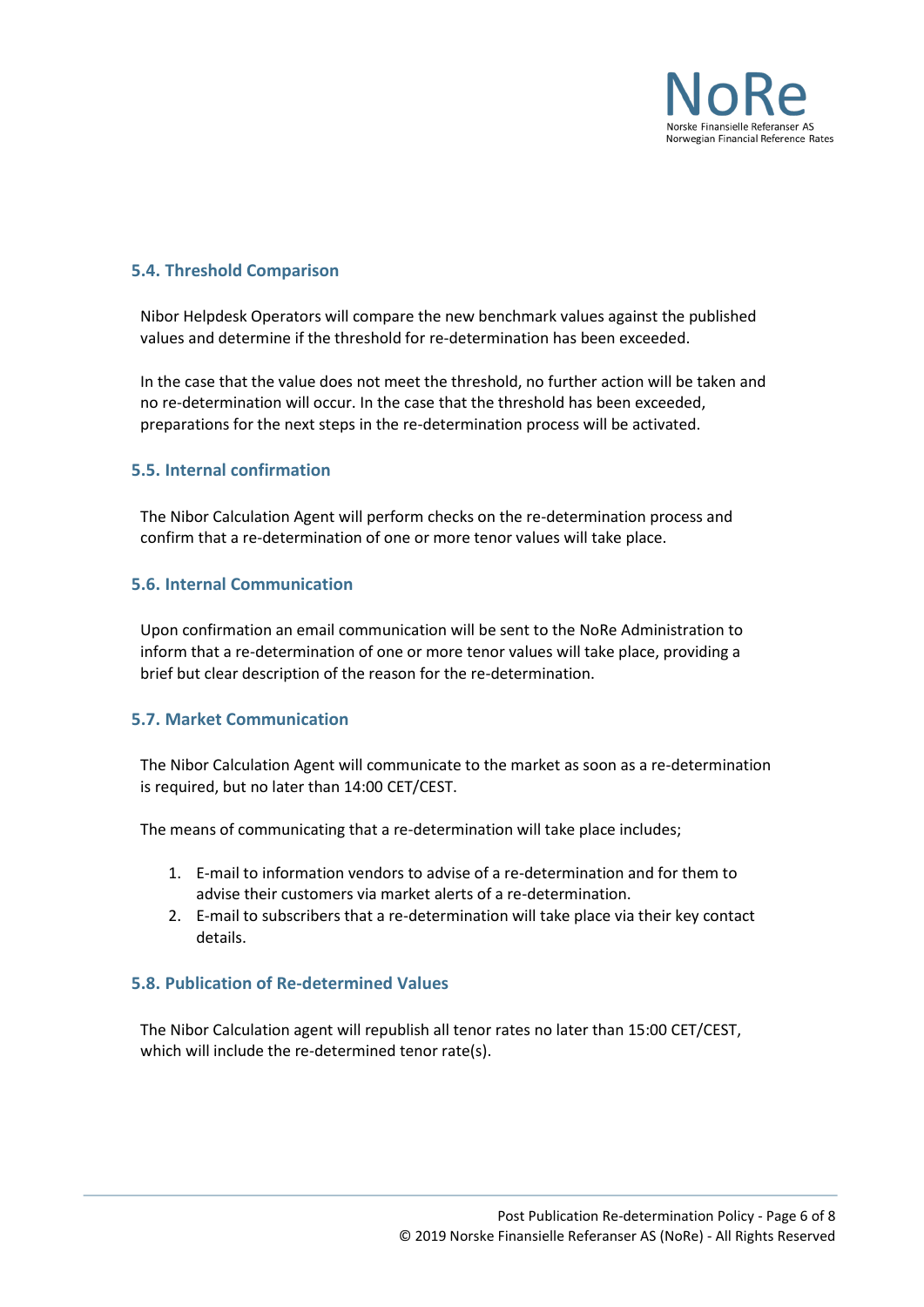

#### <span id="page-6-0"></span>**6. Reporting and Record Keeping**

#### <span id="page-6-1"></span>**6.1. Calculation Agent Calculation Error or Distribution Error**

Any incidents of calculation error or distribution error will be documented and reported to the Nibor Administrator for consideration in the Nibor Oversight Committee.

#### <span id="page-6-2"></span>**6.2. Panel Bank Reporting**

The NoRe will request further information from the Panel Bank that provided erroneous input data. This information will be evaluated by the NoRe Administration and reviewed by the Nibor Oversight Committee.

Panel Banks may be asked to provide a root cause analysis of the error and procedures it intends to put in place to rectify the situation in the future.

#### <span id="page-6-3"></span>**6.3. NoRe Records**

NoRe will store the original published rates and the re-determined rates in its Calculating Agent System. The final re-determined rate will be used for all analytical purposes as the official rate for that day.